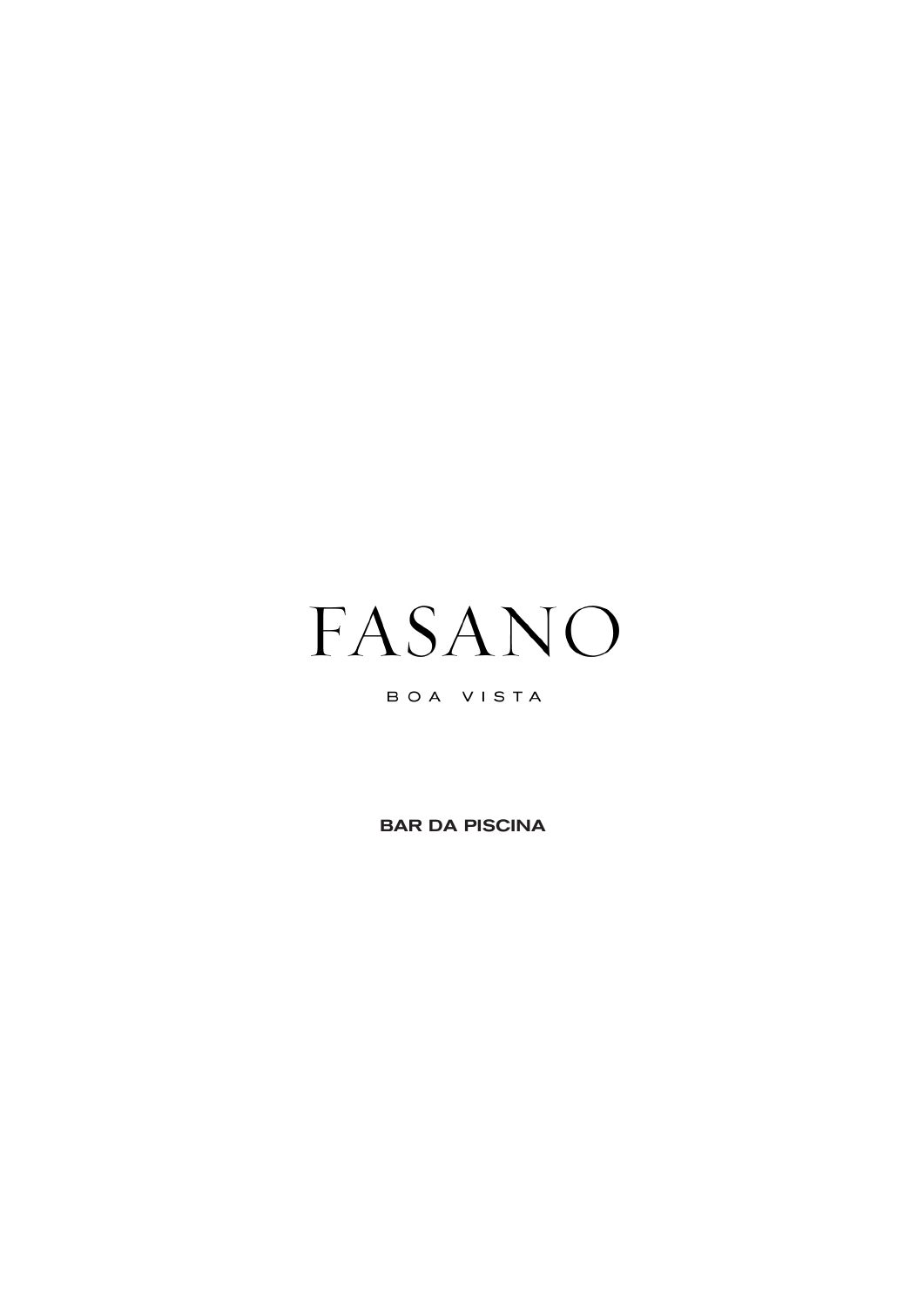|   | <b>APERITIVOS   APPETIZERS</b>                              | R\$    |
|---|-------------------------------------------------------------|--------|
|   | <b>W Y BATATA FRITA</b>   FRENCH FRIES                      | 39,00  |
| ൈ | FILÉ MIGNON APERITIVO   BEEF FILET APPETIZER                | 120,00 |
| ത | LULA A DORÊ   DEEP FRIED CALAMARI                           | 92,00  |
|   | <b>ISCA DE PEIXE   FISH STICKS</b>                          | 120,00 |
|   | SELEÇÃO DE PASTEL   ASSORTED "PASTEL"                       | 57,00  |
| ⊕ | MISTOS DE FRUTOS DO MAR   ASSORTED SEAFOOD                  | 139,00 |
|   | BOLINHO DE BACALHAU   COD FISH DUMPLING                     | 58,00  |
|   |                                                             |        |
|   | <b>SANDUÍCHES   SANDWICHES</b>                              |        |
|   | <b>HAMBURGER   CHEESEBURGER</b>                             | 69,00  |
|   | MINI HAMBURGER   CHEESEBURGER                               | 69,00  |
|   | CIABATTA COM FILÉ E QUEIJO   BEEF FILET AND CHEESE SANDWICH | 79,00  |

PRESUNTO CRU, BRIE E RÚCULA | *PARMA HAM, BRIE AND ARUGULA* 69,00

CAPRESE COM AZEITONAS | *BUFFALO MOZZARELA, TOMATO AND OLIVE* 46,00 MORTADELA COM QUEIJO DE CABRA | *MORTADELLA WITH GOAT CHEESE* 49,00

PANINIS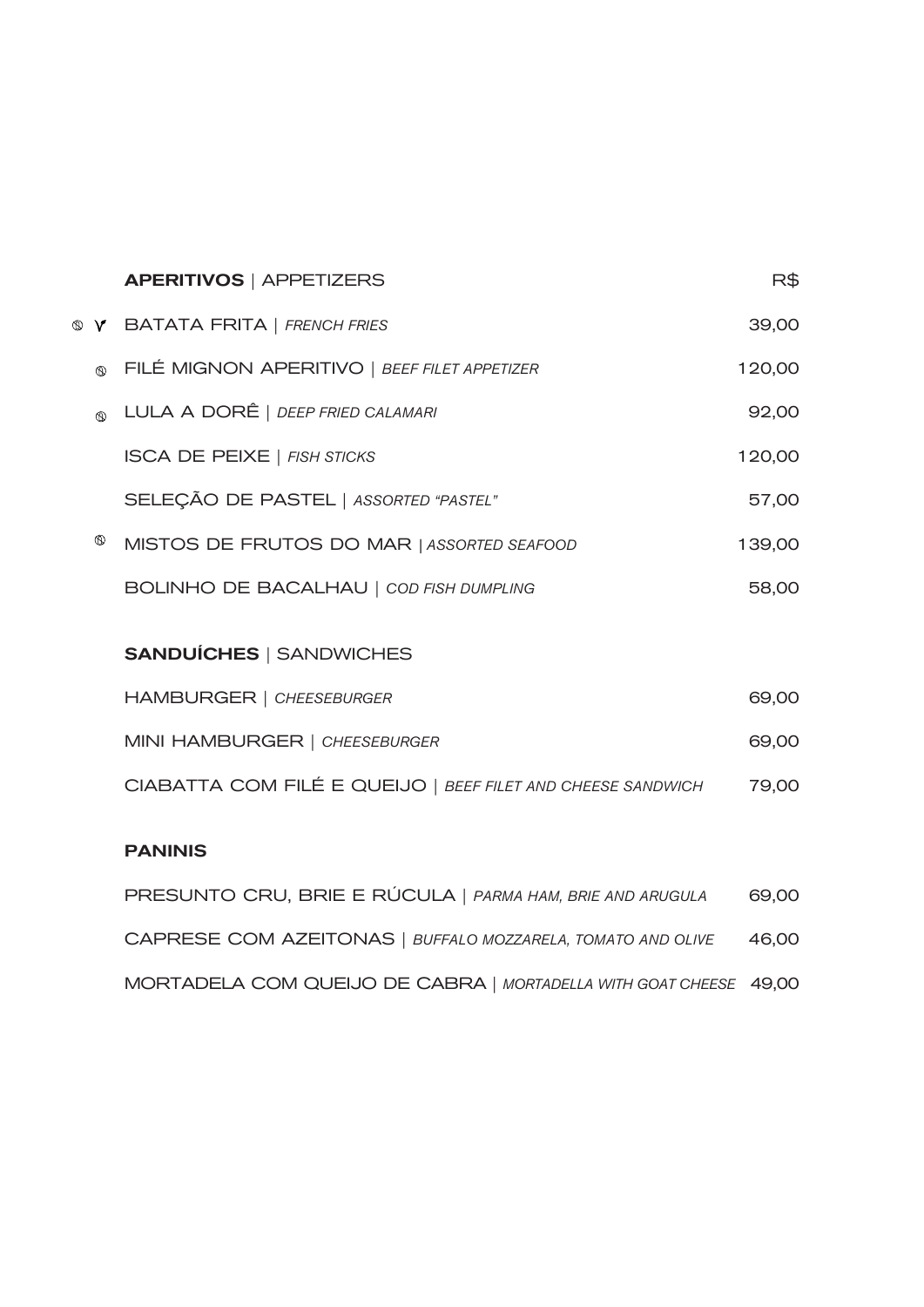| <b>ENTRADAS   STARTERS</b>                                                                                                                      | R\$    |
|-------------------------------------------------------------------------------------------------------------------------------------------------|--------|
| $\chi$ $\gamma$ INSALATA CAPRESE<br>BUFFALO MOZZARELLA, TOMATO, BASIL AND EXTRA VIRGIN OLIVE OIL                                                | 84,00  |
| <b>Y</b> SALADA DE QUINOA, OVOS DE CODORNA,<br>LEGUMES E SEMENTE DE GIRASSOL<br>QUINOA SALAD WITH QUAIL EGG, VEGETABLES AND SUNFLOWER SEED      | 83,00  |
| © CARPACCIO FASANO<br>BEEF CARPACCIO WITH BLACK OLIVE PATE, CAPERS AND PINE NUTS                                                                | 95,00  |
| SALMÃO DEFUMADO COM FOLHAS VERDES<br>E OVO DE CODORNA<br>SMOKED SALMON WITH GREEN LEAVES AND QUAIL EGG                                          | 115,00 |
| <b>PRATOS PRINCIPAIS   MAIN COURSES</b>                                                                                                         |        |
| Y RAVIOLI DE MOZZARELLA DE BUFALA COM MOLHO<br>DE TOMATE FRESCO E MANJERICÃO<br>BUFFALO MOZZARELLA RAVIOLI WITH FRESH<br>TOMATO SAUCE AND BASIL | 96,00  |
| <b>Y</b> PENNE ALLA VODKA<br>PENNE WITH SPICY TOMATO SAUCE AND VODKA                                                                            | 98,00  |
| <b>MENU BAMBINI   KIDS MENU</b>                                                                                                                 | 69,00  |
| $X$ ROBALO   SEA BASS                                                                                                                           |        |
| X ESCALOPPINE DE FILÉ MIGNON   BEEF SCALOPPINE                                                                                                  |        |
| INCLUI UM ACOMPANHAMENTO   INCLUDES A SIDE DISH                                                                                                 |        |
| <b>CONTORNI</b>                                                                                                                                 | 37,00  |
| <b>PENNE</b>                                                                                                                                    |        |
| ARROZ   RICE                                                                                                                                    |        |
| LEGUMES   VEGETABLES                                                                                                                            |        |
|                                                                                                                                                 |        |
| <b>SOBREMESAS   DESSERTS</b>                                                                                                                    |        |
| <b>© X Y</b> FRUTA DA ESTAÇÃO   SEASONAL FRUIT                                                                                                  | 30,00  |
| PICOLE   POPSICLE                                                                                                                               | 15,00  |
| AÇAİ                                                                                                                                            | 39,00  |
| X CREME DE PAPAYA   PAPAYA CREAM                                                                                                                | 35,00  |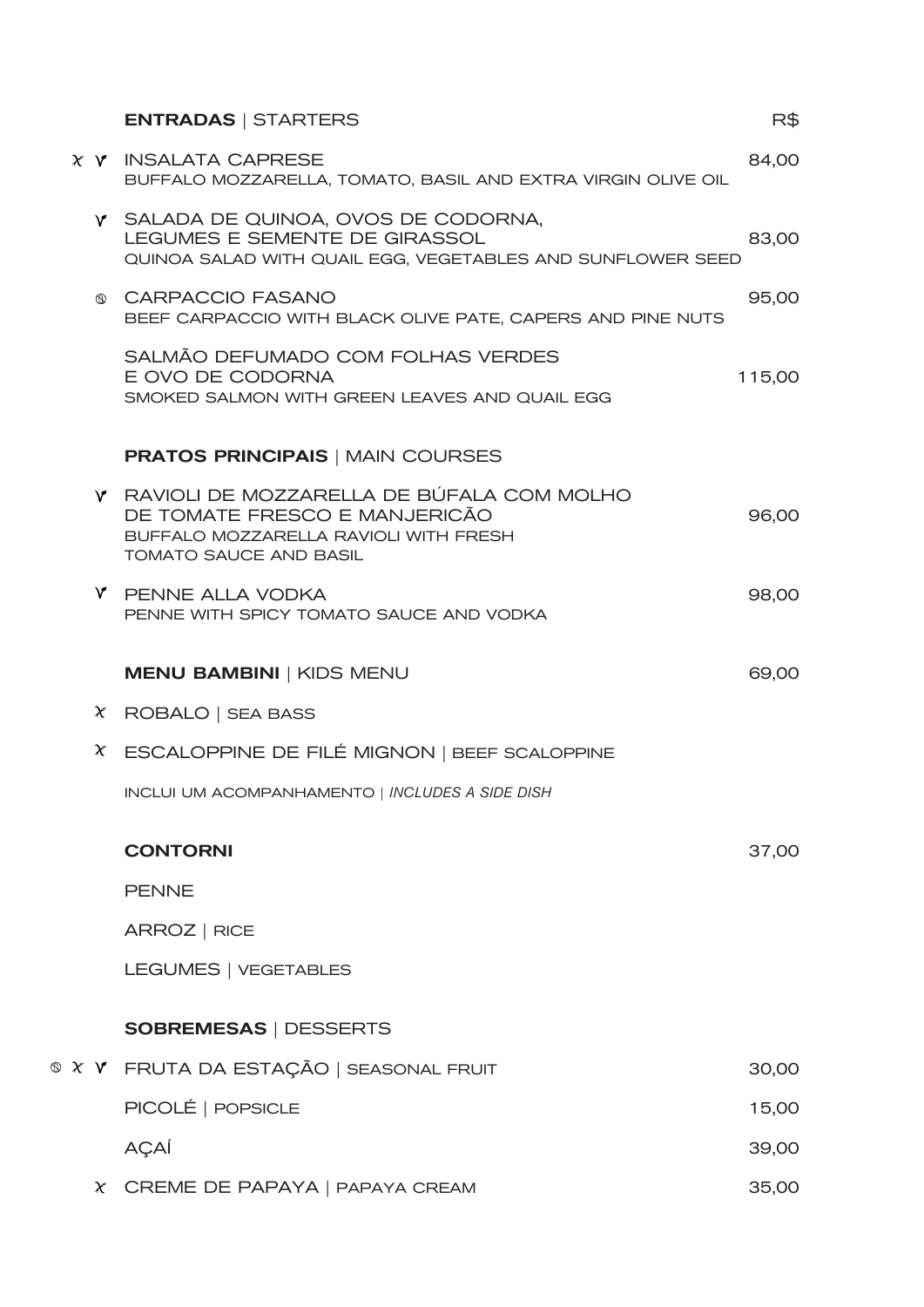| <b>BEBIDAS NÃO ALCOÓLICAS   NON-ALCOHOLIC BEVERAGES</b>                                                                                                                                                                                                                                                                                                      | R\$                                                                                             |
|--------------------------------------------------------------------------------------------------------------------------------------------------------------------------------------------------------------------------------------------------------------------------------------------------------------------------------------------------------------|-------------------------------------------------------------------------------------------------|
| ÁGUA MINERAL   STILL WATER<br><b>ACQUA PANNA 500ML</b><br>S. PELLEGRINO 500ML<br>AGUA DE COCO   COCONUT WATER<br>SUCO NATURAL   FRESH JUICE<br>REFRIGERANTE   SODAS<br>SUCO DE TOMATE   TOMATO JUICE<br>RED BULL   ORIGINAL, SUGAR FREE, TROPICAL, SUMMER E MELANCIA<br>ÁGUA TÔNICA   <i>TONIC WATER</i><br>RIVERSIDE ORIGINAL TONIC<br>CHÁ GELADO   ICE TEA | 11,00<br>29,00<br>29,00<br>18,00<br>19,00<br>12,00<br>22,00<br>24,00<br>12,00<br>22,00<br>12,00 |
| <b>CAFÉ   COFFEE</b>                                                                                                                                                                                                                                                                                                                                         |                                                                                                 |
| <b>ESPRESSO ORFEU</b>                                                                                                                                                                                                                                                                                                                                        | 10,00                                                                                           |
| <b>CERVEJA   BEER</b>                                                                                                                                                                                                                                                                                                                                        |                                                                                                 |
| STELLA ARTOIS   LAGER   330ML   BÉLGICA<br>BECK'S   GERMAN PILSNER   330 ML   ALEMANHA<br>CORONA   AMERICAN LAGER   355 ML   MÉXICO                                                                                                                                                                                                                          | 19,00<br>19,00<br>19,00                                                                         |
| <b>CLASSICOS</b>                                                                                                                                                                                                                                                                                                                                             |                                                                                                 |
| <b>BLOODY MARY</b><br>VODKA KETEL ONE E SUCO DE TOMATE TEMPERADO                                                                                                                                                                                                                                                                                             | 45,00                                                                                           |
| <b>COSMOPOLITAN</b><br>VODKA KETEL ONE, LIMÃO, TRIPLE-SEC E SUCO DE CRANBERRY                                                                                                                                                                                                                                                                                | 45,00                                                                                           |
| CAIPIRINHA   VODKA<br>VODKA KETEL ONE, FRUTA E AÇÚCAR                                                                                                                                                                                                                                                                                                        | 45,00                                                                                           |
| CAIPIRINHA   CACHAÇA<br>CACHAÇA YPIÓCA, FRUTA E AÇÚCAR                                                                                                                                                                                                                                                                                                       | 38,00                                                                                           |
| <b>GIN TÔNICA</b><br>GIN TANQUERAY, LIMÃO E TÔNICA                                                                                                                                                                                                                                                                                                           | 54,00                                                                                           |
| <b>FITZGERALD</b><br>GIN TANQUERAY, LIMÃO, XAROPE SIMPLES E BITTER                                                                                                                                                                                                                                                                                           | 54,00                                                                                           |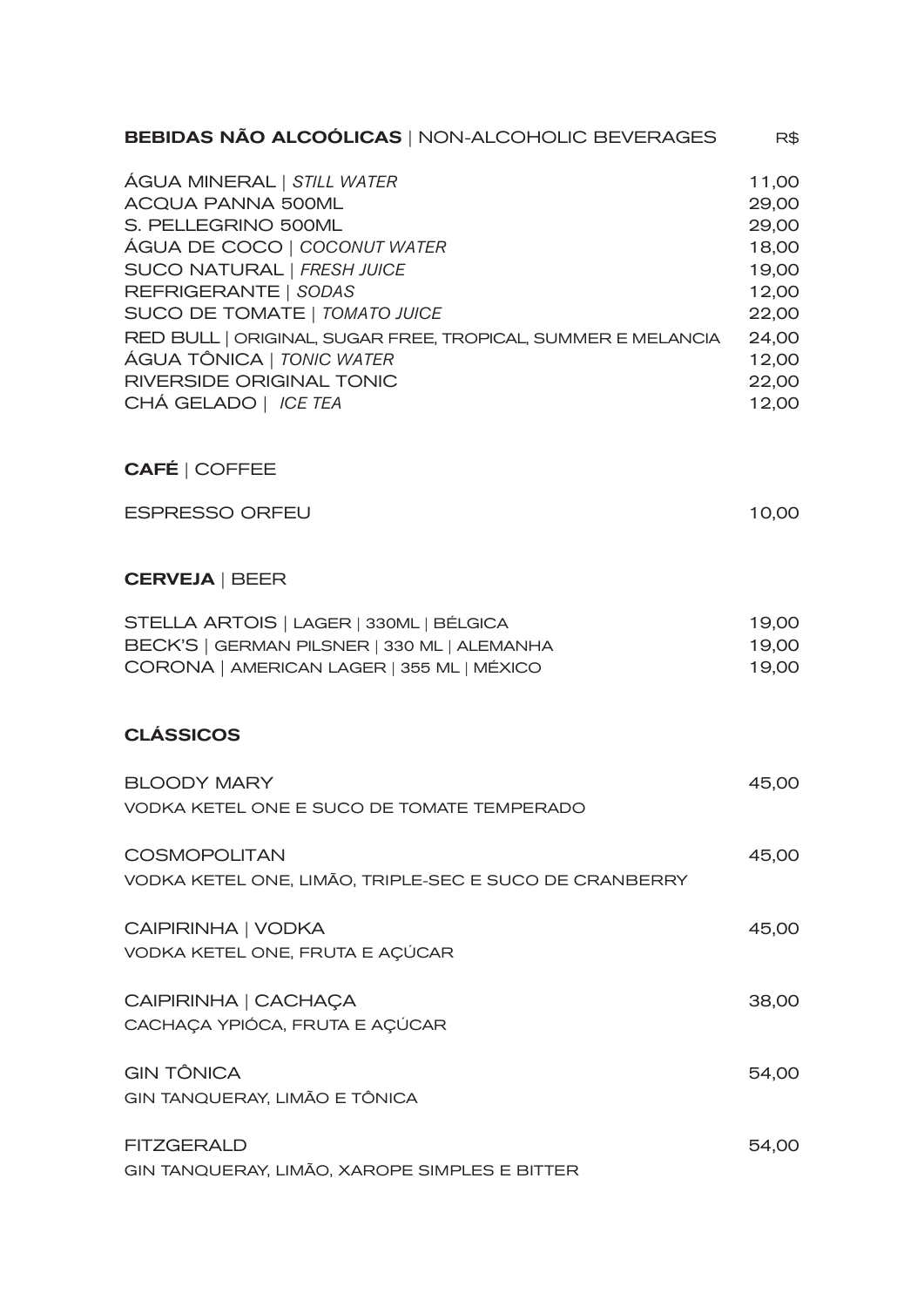|                                                                                                              | R\$             |
|--------------------------------------------------------------------------------------------------------------|-----------------|
| <b>NEGRONI</b><br>GIN TANQUERAY, VERMUTE ROSSO E APERITIVO ITALIANO                                          | 54,00           |
| <b>WHISKY SOUR</b><br>WHISKY BULLEIT BOURBON, LIMÃO E XAROPE SIMPLES                                         | 54,00           |
| <b>APEROL SPRITZ</b><br>APEROL, ESPUMANTE E ÁGUA COM GÁS                                                     | 50,00           |
| <b>BELLINI</b><br>ESPUMANTE E POLPA DE PÊSSEGO                                                               | 50,00           |
| <b>AUTORAIS</b>                                                                                              |                 |
| <b>TRAMONTO</b><br>APEROL INFUSIONADO EM ABACAXI, MANGA, LARANJA E ESPUMANTE                                 | 54,00           |
| <b>RESERVE</b>                                                                                               |                 |
| NEGRONI TANQUERAY Nº TEN                                                                                     | 62,00           |
| FITZGERALD TANQUERAY Nº TEN                                                                                  | 72,00           |
| <b>CLERICOT</b>                                                                                              |                 |
| JARRA<br><b>TAÇA</b>                                                                                         | 179,00<br>54,00 |
| <b>BOTANICAL</b><br>VODKA KETEL ONE BOTANICAL, ESPUMANTE E FRUTAS FRESCAS                                    |                 |
| <b>ESPUMANTE</b><br>ESPUMANTE, FRUTAS FRESCAS, TRIPLE-SEC E LICOR DE PÊSSEGO                                 |                 |
| <b>VINHO BRANCO</b><br>VINHO BRANCO, FRUTAS FRESCAS, TRIPLE-SEC,<br>LICOR DE PÊSSEGO E REFRIGERANTE DE LIMÃO |                 |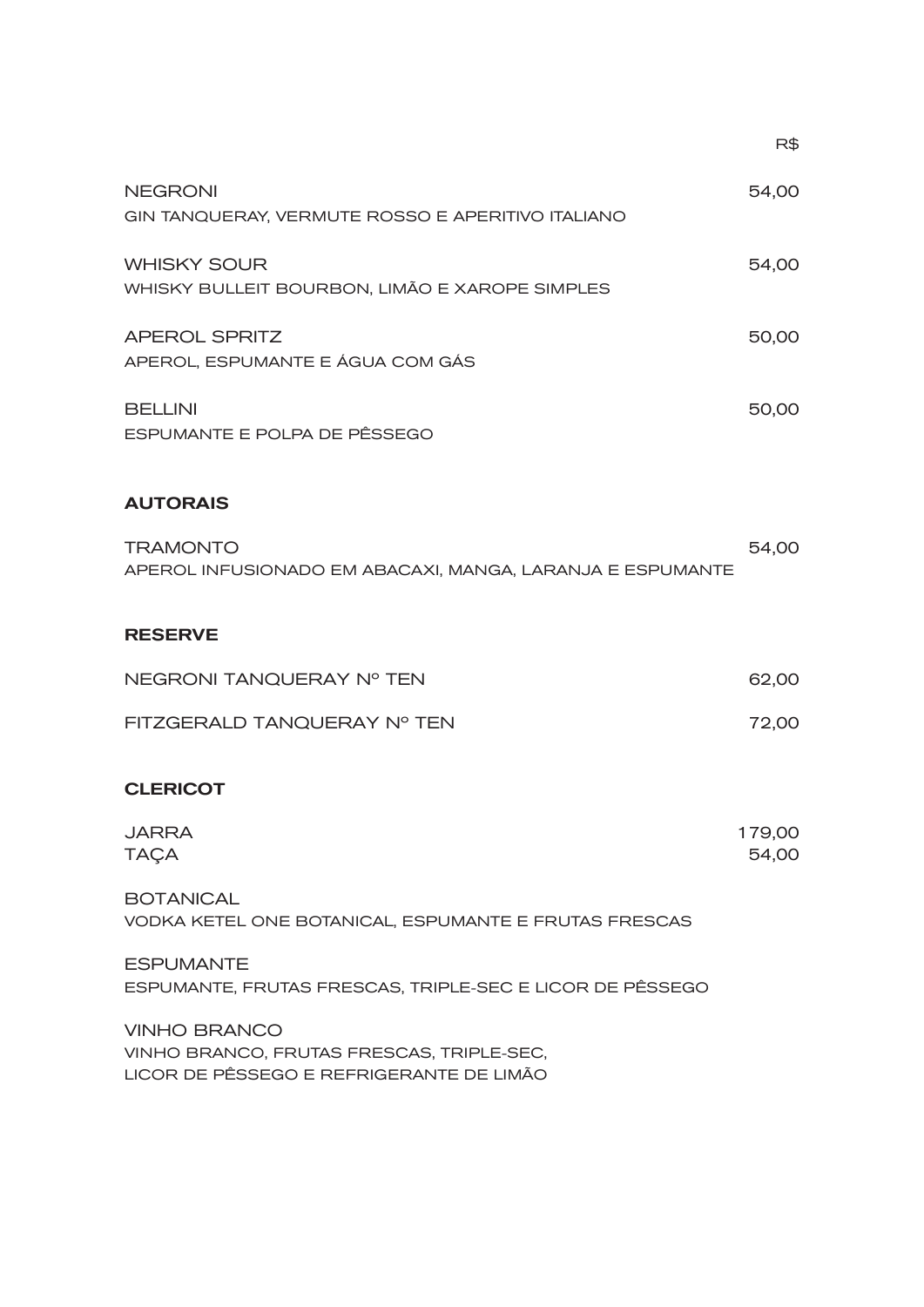| <b>COCKTAILS SEM ÁLCOOL</b>                                             | R\$   |
|-------------------------------------------------------------------------|-------|
| <b>ANGURIA</b><br>SUCO DE MELANCIA, LIMÃO SICILIANO E GENGIBRE          | 35.00 |
| PINK LEMONADE<br>LIMÃO TAHITI. XAROPE DE GRENADINE E ÁGUA COM GÁS       | 35.00 |
| <b>SUNSET</b><br>SUCO DE LARANJA, XAROPE DE CRANBERRY, ABACAXI E CITRUS | 35.00 |

### VODKA

| <b>SMIRNOFF</b>            | 28.00 |
|----------------------------|-------|
| KETEL ONE                  | 45.00 |
| <b>KETEL ONE BOTANICAL</b> | 45.00 |
| ABSOLUT                    | 30.00 |

## VODKA PREMIUM

| 62.00 |
|-------|
| 60,00 |
| 58,00 |
| 40,00 |
|       |

# **CACHAÇA**

|                                    | YPIOCA 5 CHAVES   CARVALHO E CASTANHEIRA   MARANGUAPE - CE 55,00 |       |
|------------------------------------|------------------------------------------------------------------|-------|
| ESPIRITO DE MINAS   SÃO TIAGO - MG |                                                                  | 28,00 |

### TEQUILA

| <b>JOSE CUERVO SILVER</b> | 43.00 |
|---------------------------|-------|
|                           |       |

## GIN

| <b>TANQUERAY</b>         | 41.00 |
|--------------------------|-------|
| TANQUERAY SEVILLA        | 44.00 |
| <b>TANQUERAY RANGPUR</b> | 44.00 |
| TANOUERAY TEN            | 65.00 |
| <b>HENDRICK'S</b>        | 73.00 |
|                          |       |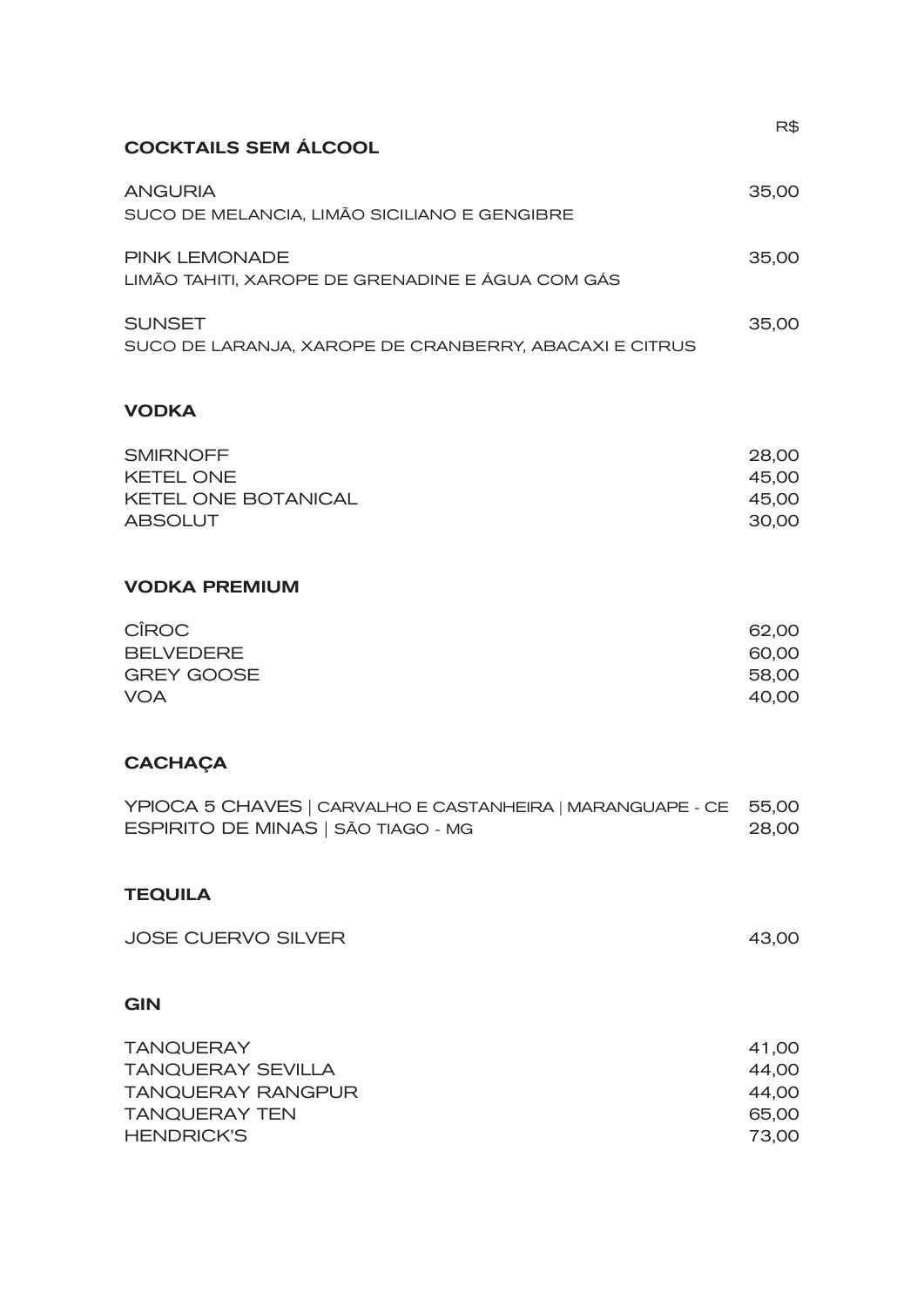| <b>LICOR   LIQUEUR</b>                                                                                           |                                                    |
|------------------------------------------------------------------------------------------------------------------|----------------------------------------------------|
| <b>BAILEYS</b><br><b>COINTREAU</b><br>LICOR 43<br>LIMONCELLO VILLA MASSA<br><b>MALIBU</b><br>PEACHTREE DE KUYPER | 35,00<br>28,00<br>32,00<br>34,00<br>32,00<br>32,00 |
| <b>SCOTCH WHISKY STANDARD</b>                                                                                    |                                                    |
| JOHNNIE WALKER RED LABEL<br><b>WHITE HORSE</b>                                                                   | 35,00<br>35,00                                     |
| SCOTCH WHISKY 12 Y.O.                                                                                            |                                                    |
| JOHNNIE WALKER BLACK LABEL<br>CHIVAS REGAL                                                                       | 38,00<br>42,00                                     |
| <b>SCOTCH WHISKY SINGLE MALT</b>                                                                                 |                                                    |
| THE SINGLETON 12 Y.O.                                                                                            | 52,00                                              |
| <b>AMERICAN WHISKEY</b>                                                                                          |                                                    |
| <b>BULLEIT</b><br><b>JACK DANIEL'S</b>                                                                           | 61,00<br>38,00                                     |

R\$